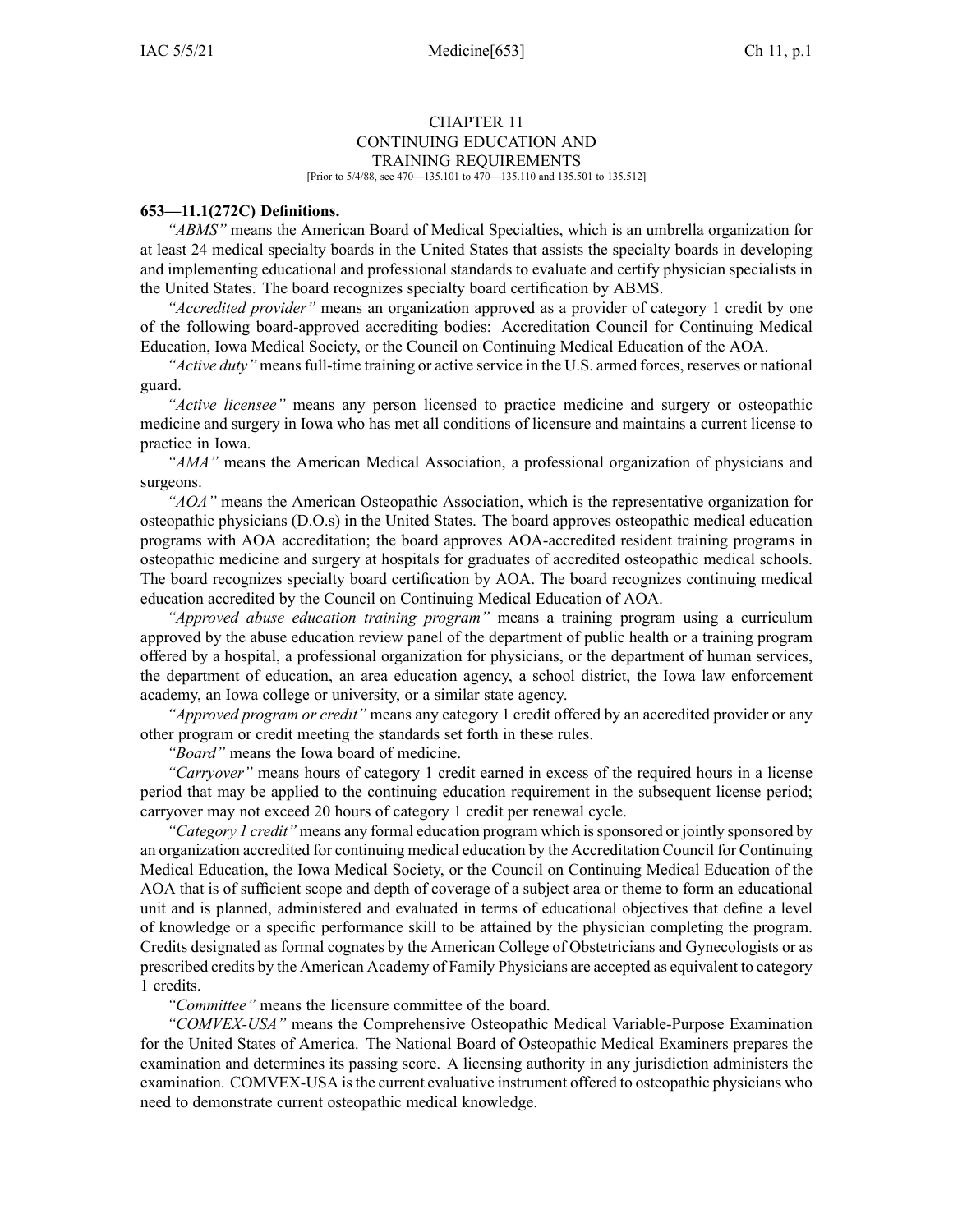### Ch 11, p.2 Medicine[653] IAC 5/5/21

*"Continuing education"* means education that is acquired by <sup>a</sup> licensee in order to maintain, improve, or expand skills and knowledge presen<sup>t</sup> at initial licensure or to develop new and relevant skills and knowledge.

*"Hour of continuing education"* means <sup>a</sup> clock hour spen<sup>t</sup> by <sup>a</sup> licensee in actual attendance at or completion of an approved category 1 credit.

*"Inactive license"* means any license that is not <sup>a</sup> current, active license. Inactive license may include licensesformerly known as delinquent, lapsed, or retired. Aphysician whose license isinactive continues to hold the privilege of licensure in Iowa but may not practice medicine under an Iowa license until the license is reinstated.

*"Licensee"* means any person licensed to practice medicine and surgery or osteopathic medicine and surgery in the state of Iowa.

*"Opioid"* means any FDA-approved product or active pharmaceutical ingredient classified as <sup>a</sup> controlled substance that produces an agonist effect on opioid receptors and is indicated or used for the treatment of pain.

*"Service charge"* means the amount charged for making <sup>a</sup> service available on line and is in addition to the actual fee for <sup>a</sup> service itself. For example, one who renews <sup>a</sup> license on line will pay the license renewal fee and <sup>a</sup> service charge.

*"SPEX"* means Special Licensure Examination prepared by the Federation of State Medical Boards and administered by <sup>a</sup> licensing authority in any jurisdiction. The passing score on SPEX is 75.

*"Training for chronic pain management"* means required training on chronic pain managemen<sup>t</sup> identified in [653—Chapter](https://www.legis.iowa.gov/docs/iac/chapter/653.11.pdf) 11.

*"Training for end-of-life care"* means required training on end-of-life care identified in [653—Chapter](https://www.legis.iowa.gov/docs/iac/chapter/653.11.pdf) 11.

*"Training for identifying and reporting abuse"* means training on identifying and reporting child abuse or dependent adult abuse required of physicians who regularly provide primary health care to children or adults, respectively. The full requirements on reporting of child abuse and the training requirements are in Iowa Code section [232.69](https://www.legis.iowa.gov/docs/ico/section/232.69.pdf); the full requirements on reporting of dependent adult abuse and the training requirements are in Iowa Code section [235B.16](https://www.legis.iowa.gov/docs/ico/section/235B.16.pdf).

[**ARC [9601B](https://www.legis.iowa.gov/docs/aco/arc/9601B.pdf)**, IAB 7/13/11, effective 8/17/11; **ARC [0217C](https://www.legis.iowa.gov/docs/aco/arc/0217C.pdf)**, IAB 7/25/12, effective 8/29/12; **ARC [0871C](https://www.legis.iowa.gov/docs/aco/arc/0871C.pdf)**, IAB 7/24/13, effective 8/28/13; **ARC [4338C](https://www.legis.iowa.gov/docs/aco/arc/4338C.pdf)**, IAB 3/13/19, effective 4/17/19]

## **653—11.2(272C) Continuing education credit and alternatives.**

**11.2(1)** Continuing education credit may be obtained by attending category 1 credits as defined in this chapter.

**11.2(2)** The board shall accep<sup>t</sup> the following as equivalent to 50 hours of category 1 credit: participation in an approved resident training program or board certification or recertification by an ABMS or AOA specialty board within the licensing period.

**11.2(3)** The board shall in January of each year recognize the equivalent of up to 10 hours of category 1 credits for physicians who actively served as members or alternate members of the Iowa board of medicine during the previous year; for physicians who actively served as members of the Iowa physician health committee during the previous year; and for physicians who performed peer reviews for the board during the previous year. The physicians receiving recognition of category 1 credit equivalents will be notified by U.S. mail in January by the executive director of the board. [**ARC [0217C](https://www.legis.iowa.gov/docs/aco/arc/0217C.pdf)**, IAB 7/25/12, effective 8/29/12]

**653—11.3(272C) Accreditation of providers.** The board approves the Accreditation Council for Continuing Medical Education, the Iowa Medical Society, and the Council on Continuing Medical Education of the AOA as organizations acceptable to accredit providers of category 1 credits. [**ARC [0217C](https://www.legis.iowa.gov/docs/aco/arc/0217C.pdf)**, IAB 7/25/12, effective 8/29/12]

**653—11.4(272C) Continuing education and training requirementsfor renewal or reinstatement.** A licensee shall meet the requirements in this rule to qualify for renewal of <sup>a</sup> permanen<sup>t</sup> license, an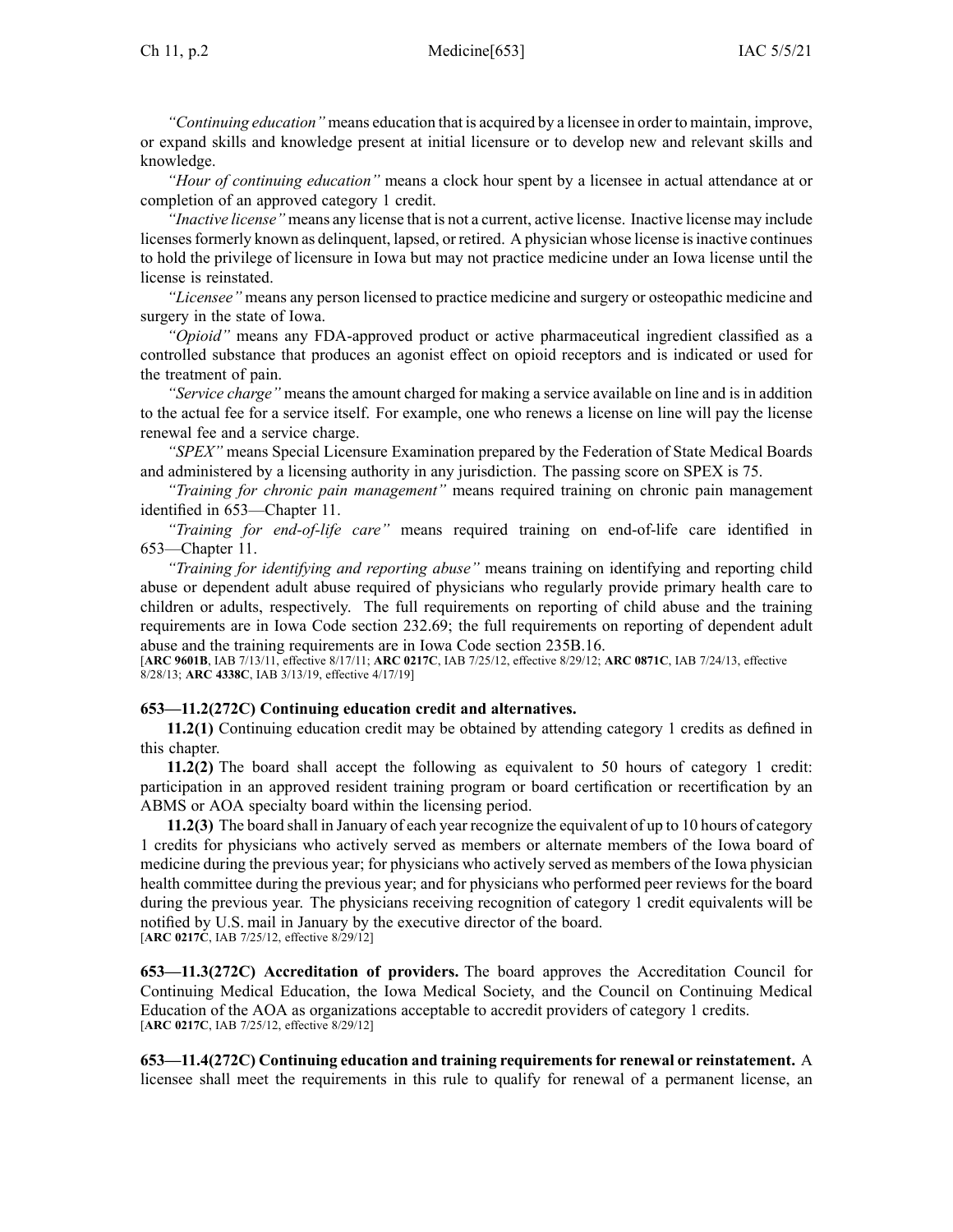administrative medicine license, or special license or to qualify for reinstatement of <sup>a</sup> permanen<sup>t</sup> license or an administrative medicine license.

**11.4(1)** *Continuing education and training requirements.*

*a. Continuing education for permanen<sup>t</sup> license or administrative medicine license renewal.* Except as provided in these rules, <sup>a</sup> total of 40 hours of category 1 credit or board-approved equivalent shall be required for biennial renewal of <sup>a</sup> permanen<sup>t</sup> license or an administrative medicine license. This may include up to 20 hours of credit carried over from the previous license period and category 1 credit acquired within the current license period.

(1) To facilitate license renewal according to birth month, <sup>a</sup> licensee's first license may be issued for less than 24 months. The number of hours of category 1 credit required of <sup>a</sup> licensee whose license has been issued for less than 24 months shall be reduced on <sup>a</sup> pro-rata basis.

(2) A licensee desiring to obtain credit for carryover hours shall repor<sup>t</sup> the carryover, not to exceed 20 hours of category 1 credit, on the renewal application.

*b. Continuing education for special license renewal.* A total of 20 hours of category 1 credit shall be required for annual renewal of <sup>a</sup> special license. No carryover hours are allowed.

*c. Training foridentifying and reporting child and dependent adult abuse for permanen<sup>t</sup> orspecial license renewal.* The licensee in Iowa shall complete the training for identifying and reporting child and dependent adult abuse as par<sup>t</sup> of <sup>a</sup> category 1 credit or an approved training program. The licensee may utilize category 1 credit received for this training during the license period in which the training occurred to meet continuing education requirements in paragraph [11.4\(1\)](https://www.legis.iowa.gov/docs/iac/rule/653.11.4.pdf)*"a."*

(1) Training to identify child abuse. A licensee who regularly provides primary health care to children in Iowa must complete at least two hours of training provided by the department of human services pursuan<sup>t</sup> to Iowa Code section [232.69\(3\)](https://www.legis.iowa.gov/docs/ico/section/232.69.pdf)*"c"* in child abuse identification and reporting every three years. If <sup>a</sup> licensee completes at least one hour of additional child abuse identification and reporting training prior to the three-year expiration period, the licensee shall be deemed in compliance with the training requirements of this subparagraph for an additional three years. "A licensee who regularly provides primary health care to children" means all emergency physicians, family physicians, general practice physicians, pediatricians, and psychiatrists, and any other physician who regularly provides primary health care to children.

(2) Training to identify dependent adult abuse. A licensee who regularly provides primary health care to adults in Iowa must complete at least two hours of training provided by the department of human services pursuan<sup>t</sup> to Iowa Code section [235B.16\(5\)](https://www.legis.iowa.gov/docs/ico/section/235B.16.pdf)*"c"* in dependent adult abuse identification and reporting every three years. If <sup>a</sup> licensee completes at least one hour of additional dependent adult abuse identification and reporting training prior to the three-year expiration period, the licensee shall be deemed in compliance with the training requirements of this subparagraph for an additional three years. "A licensee who regularly provides primary health care to adults" means all emergency physicians, family physicians, general practice physicians, internists, obstetricians, gynecologists, and psychiatrists, and any other physician who regularly provides primary health care to adults.

*d. Training for chronic pain managemen<sup>t</sup> for permanen<sup>t</sup> or special license renewal.* The licensee shall complete the training for chronic pain managemen<sup>t</sup> as par<sup>t</sup> of <sup>a</sup> category 1 credit. The licensee may utilize category 1 credit received for this training during the license period in which the training occurred to meet continuing education requirements in paragraph [11.4\(1\)](https://www.legis.iowa.gov/docs/iac/rule/653.11.4.pdf)*"a."*

(1) A licensee who has prescribed opioids to <sup>a</sup> patient during the previous license period must complete at least two hours of category 1 credit regarding the United States Centers for Disease Control and Prevention (CDC) guideline for prescribing opioids for chronic pain, including recommendations on limitations on dosages and the length of prescriptions, risk factors for abuse, and nonopioid and nonpharmacologic therapy options, every five years. A licensee may attest as par<sup>t</sup> of the license renewal process that the licensee is not subject to the requirement to receive continuing medical education credits pursuan<sup>t</sup> to this paragraph, due to the fact that the licensee did not prescribe opioids to <sup>a</sup> patient during the previous licensure cycle.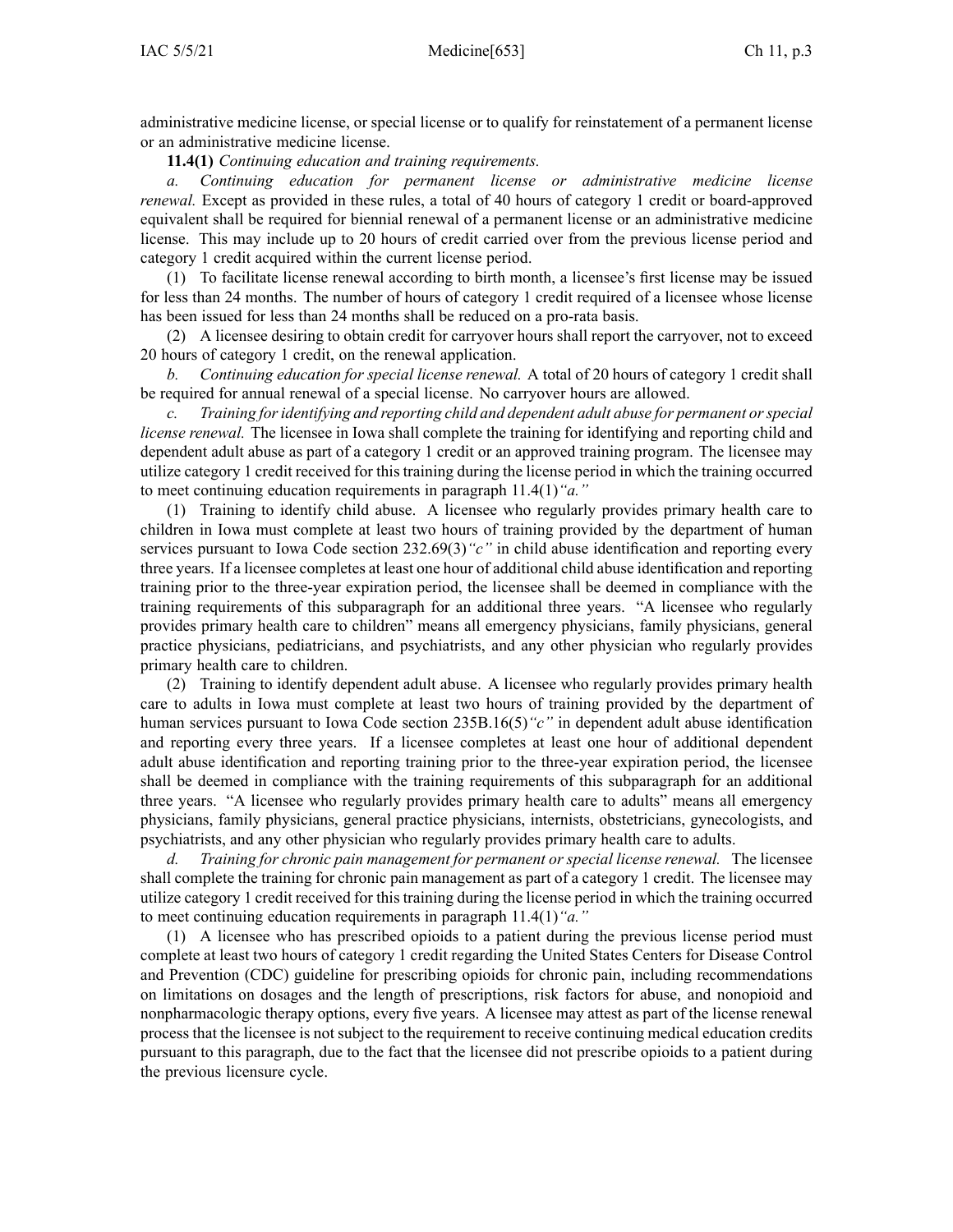(2) A licensee who had <sup>a</sup> permanen<sup>t</sup> or special license on January 1, 2019, has until January 1, 2024, to complete the chronic pain managemen<sup>t</sup> training and shall then complete the training once every five years thereafter.

*e. Training for end-of-life care for permanen<sup>t</sup> or special license renewal.* The licensee shall complete the training for end-of-life care as par<sup>t</sup> of <sup>a</sup> category 1 credit. The licensee may utilize category 1 credit received for this training during the license period in which the training occurred to meet continuing education requirements in paragraph [11.4\(1\)](https://www.legis.iowa.gov/docs/iac/rule/653.11.4.pdf)*"a."*

(1) A licensee who regularly provides direct patient care to actively dying patients in Iowa must complete at least two hours of category 1 credit for end-of-life care every five years.

(2) A licensee who had <sup>a</sup> permanen<sup>t</sup> or special license on January 1, 2019, has until January 1, 2024, to complete the end-of-life care training and shall then complete the training once every five years thereafter.

# **11.4(2)** *Exemptions from renewal requirements.*

*a.* A licensee shall be exempt from the continuing education requirements in subrule [11.4\(1\)](https://www.legis.iowa.gov/docs/iac/rule/653.11.4.pdf) when, upon license renewal, the licensee provides evidence for:

(1) Periods that the licensee served honorably on active duty in the U.S. armed forces, reserves or national guard;

(2) Periods that the licensee practiced in another state or district and did not provide medical care, including telemedicine services, to patients located in Iowa, if the other state or district had continuing education requirements for the profession and the licensee met all requirements of that state or district for practice therein;

(3) Periods that the licensee was <sup>a</sup> governmen<sup>t</sup> employee working in the licensee's specialty and assigned to duty outside the United States; or

(4) Other periods of active practice and absence from the state approved by the board.

The requirements for training on chronic pain management and end-of-life care for license renewal shall be suspended for <sup>a</sup> licensee who provides evidence for:

(1) Periods described in subparagraph [11.4\(2\)](https://www.legis.iowa.gov/docs/iac/rule/653.11.4.pdf)*"a"*(1), (2), (3), or (4); or

(2) Periods that the licensee resided outside of Iowa and did not practice in Iowa.

**11.4(3)** *Extension for completion of or exemption from renewal requirements.* The board may, in individual cases involving physical disability or illness, gran<sup>t</sup> an extension of time for completion of, or an exemption from, the renewal requirements in subrule [11.4\(1\)](https://www.legis.iowa.gov/docs/iac/rule/653.11.4.pdf).

*a.* A licensee requesting an extension or exemption shall complete and submit <sup>a</sup> reques<sup>t</sup> form to the board that sets forth the reasons for the reques<sup>t</sup> and has been signed by the licensee and attending physician.

*b.* The board may gran<sup>t</sup> an extension of time to fulfill the requirements in subrule [11.4\(1\)](https://www.legis.iowa.gov/docs/iac/rule/653.11.4.pdf).

*c.* The board may gran<sup>t</sup> an exemption from the educational requirements for any period of time not to exceed one calendar year.

*d.* If the physical disability or illness for which an extension or exemption was granted continues beyond the period of waiver, the licensee must reapply for <sup>a</sup> continuance of the extension or exemption.

The board may, as a condition of any extension or exemption granted, require the applicant to make up <sup>a</sup> portion of the continuing education requirement by methods it prescribes.

**11.4(4)** *Reinstatement requirement.* An applicant for license reinstatement whose license has been inactive for one year or more shall provide proof of successful completion of 40 hours of category 1 credit completed within 24 months prior to submission of the application for reinstatement or proof of successful completion of SPEX or COMVEX-USA within one year immediately prior to the submission of the application for reinstatement.

**11.4(5)** *Cost of continuing education and training for renewal or reinstatement.* Each licensee is responsible for all costs of continuing education and training required in [653—Chapter](https://www.legis.iowa.gov/docs/iac/chapter/653.11.pdf) 11.

**11.4(6)** *Documentation.* A licensee shall maintain documentation of the continuing education and training requirements in [653—Chapter](https://www.legis.iowa.gov/docs/iac/chapter/653.11.pdf) 11, including dates, subjects, duration of programs, and proof of participation, for five years after the date of the continuing education and training.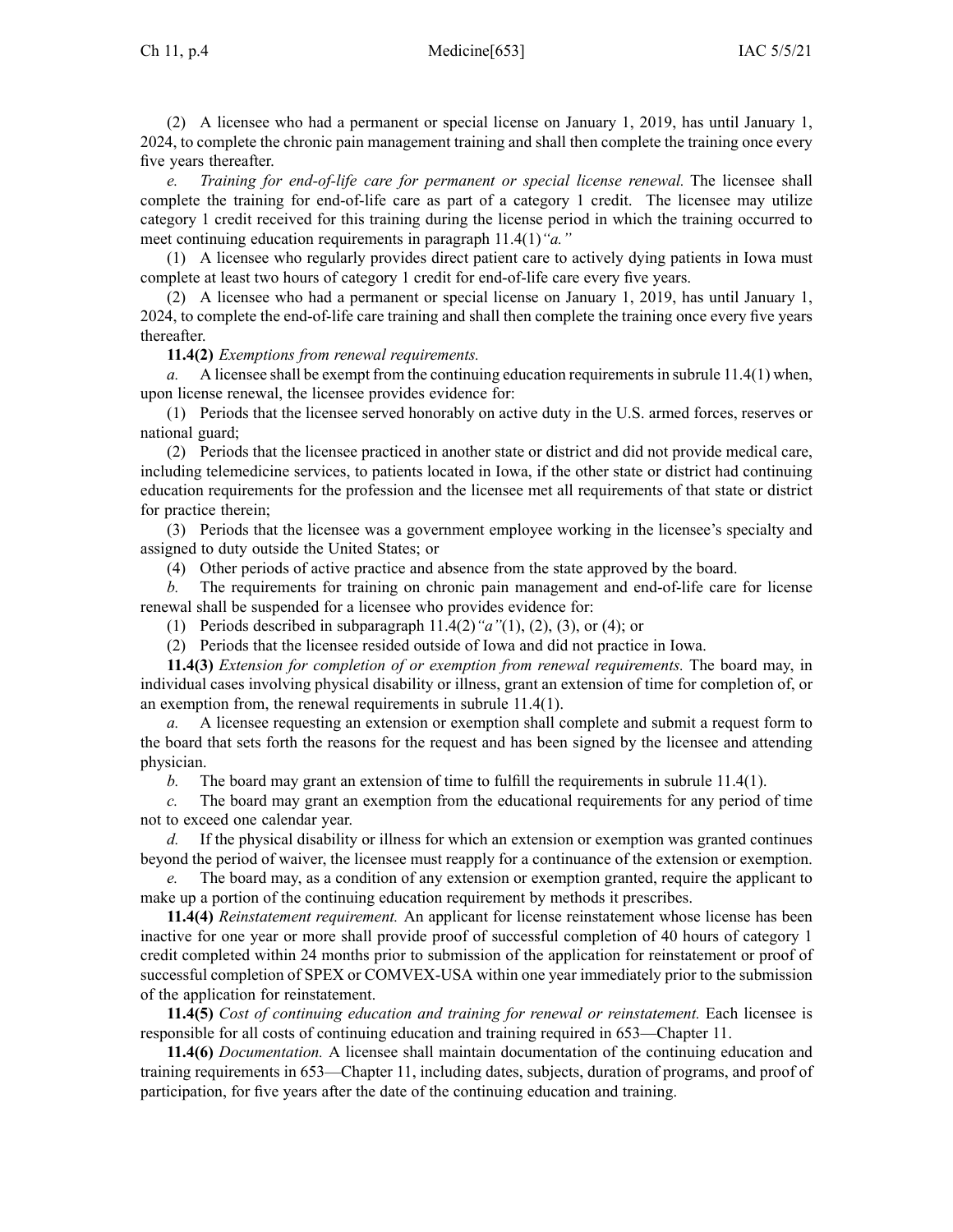**11.4(7)** *Audits.* The board may audit continuing education and training documentation at any time within the five- or three-year period, as applicable. If the board conducts an audit of continuing education and training, <sup>a</sup> licensee shall respond to the board and provide all materials requested, within 30 days of <sup>a</sup> reques<sup>t</sup> made by board staff or within the extension of time if one has been granted.

**11.4(8)** *Groundsfor discipline.* A licensee may be subject to disciplinary action for failure to comply with continuing education and training requirements in [653—Chapter](https://www.legis.iowa.gov/docs/iac/chapter/653.11.pdf) 11.

[**ARC [9601B](https://www.legis.iowa.gov/docs/aco/arc/9601B.pdf)**, IAB 7/13/11, effective 8/17/11; **ARC [0217C](https://www.legis.iowa.gov/docs/aco/arc/0217C.pdf)**, IAB 7/25/12, effective 8/29/12; **ARC [0871C](https://www.legis.iowa.gov/docs/aco/arc/0871C.pdf)**, IAB 7/24/13, effective 8/28/13; **ARC [2523C](https://www.legis.iowa.gov/docs/aco/arc/2523C.pdf)**, IAB 5/11/16, effective 6/15/16; see Rescission note at end of chapter; **ARC [4338C](https://www.legis.iowa.gov/docs/aco/arc/4338C.pdf)**, IAB 3/13/19, effective 4/17/19; **ARC [4978C](https://www.legis.iowa.gov/docs/aco/arc/4978C.pdf)**, IAB 3/11/20, effective 4/15/20]

## **653—11.5(272C) Failure to fulfill requirements for continuing education and training for identifying and reporting abuse.**

**11.5(1)** Disagreement over whether material submitted fulfills the requirements specified in rule [653—11.4](https://www.legis.iowa.gov/docs/iac/rule/653.11.4.pdf)(272C).

*a.* Staff will attempt to work with <sup>a</sup> licensee or applicant to resolve any discrepancy concerning credit for renewal or reinstatement.

*b.* When resolution is not possible, staff shall refer the matter to the committee.

(1) In the matter of <sup>a</sup> licensee seeking license renewal, staff shall renew the license if all other matters are in order and inform the licensee that the matter is being referred to the committee.

(2) In the matter of an applicant seeking reinstatement, staff shall reinstate the license if all other matters are in order and inform the applicant that the matter is being referred to the committee.

*c.* The committee shall consider the staff's recommendation for denial of credit for continuing education or training for identifying and reporting abuse, chronic pain management, and end-of-life care.

(1) If the committee approves the credit, it shall authorize the staff to inform the licensee or applicant that the matter is resolved.

(2) If the committee disapproves the credit, it shall refer the matter to the board with <sup>a</sup> recommendation for resolution.

*d.* The board shall consider the committee's recommendations.

(1) If the board approves the credit, it shall authorize the staff to notify the licensee or applicant for reinstatement if all other matters are in order.

(2) If the board denies the credit, it shall:

1. Close the case;

2. Send the licensee or applicant an informal, nonpublic letter of warning, which may include recommended terms for complying with the requirements for continuing education or training; or

3. File <sup>a</sup> statement of charges for noncompliance with the board's rules on continuing education or training and for any other violations which may exist.

**11.5(2)** Informal appearance for failure to complete requirements for continuing education or training.

*a.* The licensee or applicant may, within ten days after the date that the notification of the denial was sent by certified mail, reques<sup>t</sup> an informal appearance before the board.

*b.* At the informal appearance, the licensee or applicant will have the opportunity to presen<sup>t</sup> information, and the board will issue <sup>a</sup> written decision.

[**ARC [9601B](https://www.legis.iowa.gov/docs/aco/arc/9601B.pdf)**, IAB 7/13/11, effective 8/17/11; **ARC [0217C](https://www.legis.iowa.gov/docs/aco/arc/0217C.pdf)**, IAB 7/25/12, effective 8/29/12]

**653—11.6(17A,147,148E,272C) Waiver requests.** Waiver requests shall be submitted in conformance with [653—Chapter](https://www.legis.iowa.gov/docs/iac/chapter/653.3.pdf) 3.

[**ARC [5600C](https://www.legis.iowa.gov/docs/aco/arc/5600C.pdf)**, IAB 5/5/21, effective 6/9/21]

These rules are intended to implement Iowa Code chapters [147](https://www.legis.iowa.gov/docs/ico/chapter/147.pdf) and [272C](https://www.legis.iowa.gov/docs/ico/chapter/272C.pdf) and sections [232.69](https://www.legis.iowa.gov/docs/ico/section/232.69.pdf) and [235B.16](https://www.legis.iowa.gov/docs/ico/section/235B.16.pdf).

> [Filed 2/5/79, Notice 11/29/78—published 2/21/79, effective 3/29/79] [Filed 2/27/81, Notice 1/7/81—published 3/18/81, effective 4/22/81] [Filed 4/9/82, Notice 2/3/82—published 4/28/82, effective 6/2/82] [Filed 6/14/82, Notice 4/28/82—published 7/7/82, effective 8/11/82]